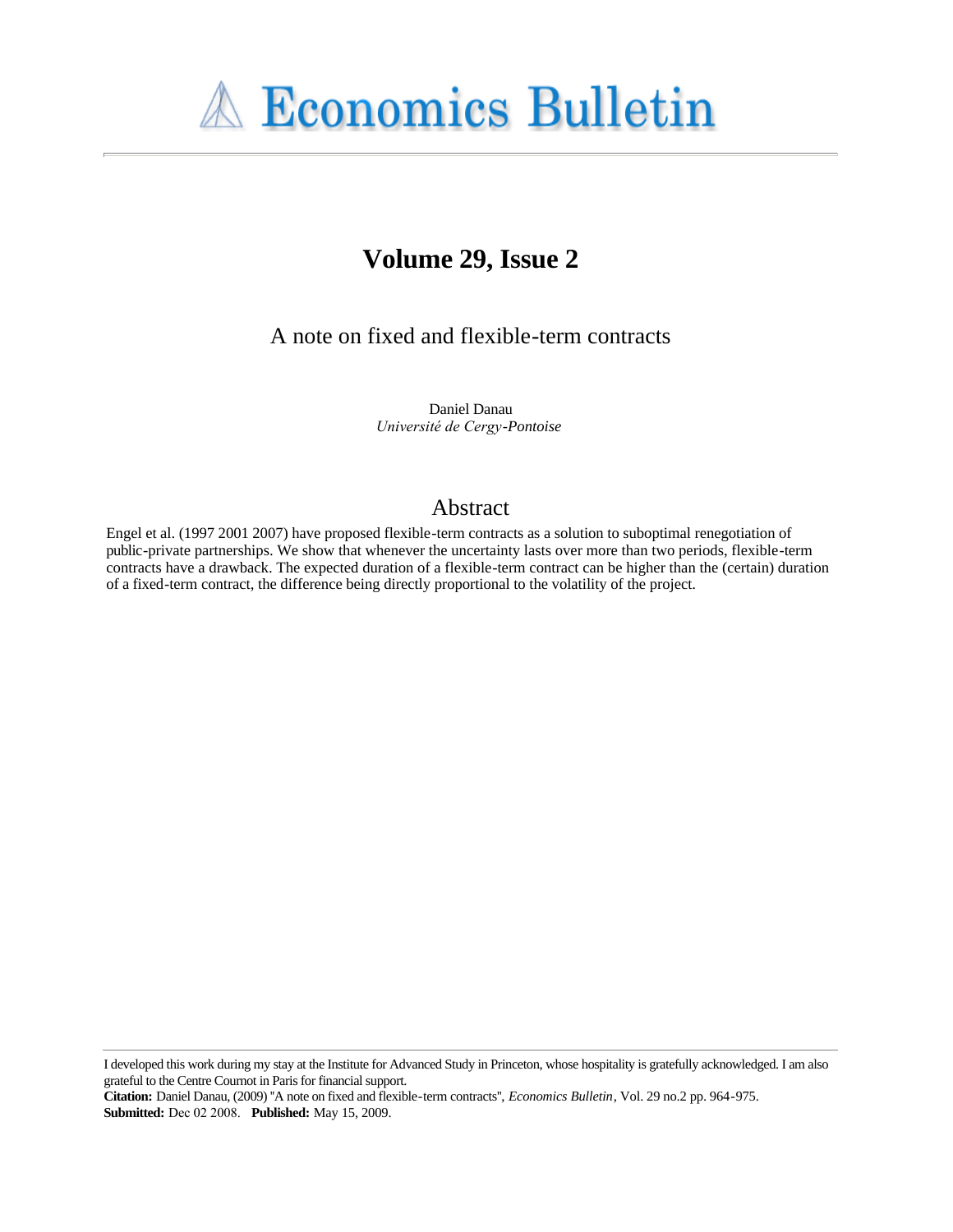## 1 Introduction

Public-private partnerships are contractual forms between public procurements and full privatization. Public authorities involve private Örms in public projects because they need private funds for large investments in infrastructure. At the same time, full privatization is not desirable because the public authorities need to keep the control of the activities of public service provision, for which market competition does not exist. Under a public-private partnership, the project is private only during the period of the contract. At the end of the contract the ownership of the infrastructure reverts to the public authority. Ceteris paribus, the shorter the contract duration the higher the public benefit of the project.

Engel et al. (1997; 2001; 2007) argue that a public-private partnership for building and operating highways must, at optimum, take the form of flexible-term contracts. The contract stipulates the return that the Örm has to obtain from the project and lasts until the cumulated cash flow hits this return.

The reason why flexible-term contracts were proposed is that they have some advantages over Öxed-term contracts, whenever uncertainty exists. In transportation infrastructure investments, uncertainty has led to frequent renegotiations in bad states of the world, when cash flows were low and so did not allow for cost recovery (Guash, 2004). Under a flexibleterm contract the return of the firm is certain (or less risky) and thus renegotiation is avoided, or, at least less likely. Indeed, the firm is allowed to operate over a longer period whenever the cash flow is low, until the cumulated cash flow hits the contracted return. In turn, the duration of the contract is shortened in a good state of the world, in which the contracted return is obtained rapidly by the firm.

Engel et al.  $(1997; 2001; 2007)$  show the advantage of flexible-term contracts in the context of two-period uncertainty and a risk averse private firm. In this study we show that when the uncertainty lasts over multiple periods, the expected contract duration can be suboptimally high. The scope of this study is to signal that flexible-term contracts have a drawback that should be accounted for in the analysis of the optimal contractual regime. For simplicity of the exposition, we assume that the private partner is risk neutral but further extensions can be made to assume that the firm is risk averse.

The fact that the returns of infrastructure projects are uncertain is obvious. For instance, traffic prevision is subject to significant errors, as many empirical studies have shown<sup>1</sup>.

 $1$ One example is the study of Quinet (2000), who distinguishes three sources of inaccuracy: the model structure, current data and future value of exogenous variables. Small and Winston (1998) argue that uncertainty about future traffic comes on the one side from economic conditions, technology etc (i.e. exogenous factors), which are difficult to forecast accurately and on the other side from the fact that the information is not transferable across time and space. Skamris and Flybjerg (1997) do an empirical comparison between roads and railroads and show that forecast of railroads seem to be technically more problematic than that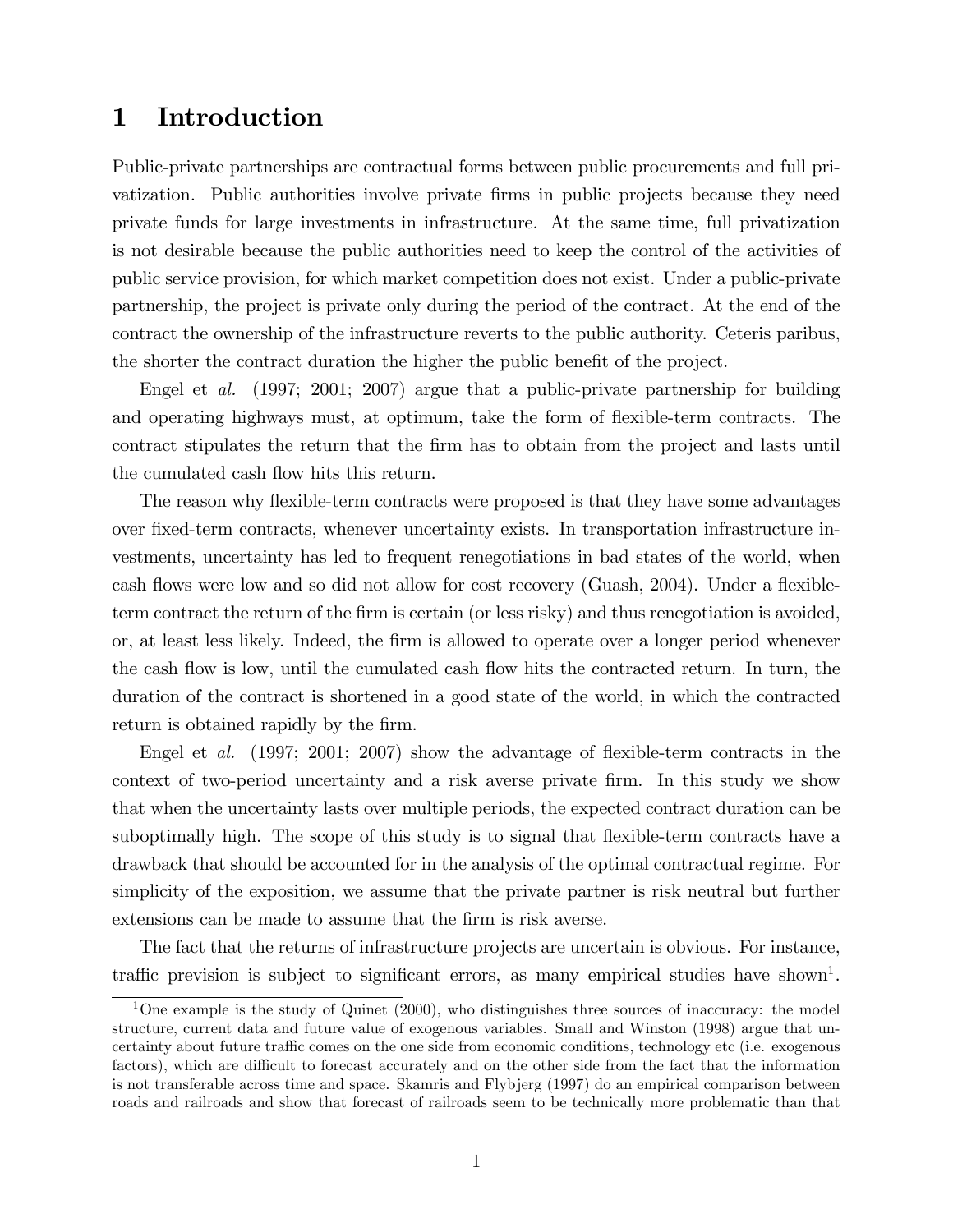Moreover, to see why uncertainty lasts over multiple periods, one could think about the influence of GDP on the demand for transportation. GDP is exogenous to the transportation sector and its dynamics determine permanent and uncertain shocks on the demand<sup>2</sup>. Because GDP is dynamic, the uncertainty about the demand lasts all over the future.

We explain briefly the result. Let us denote  $E(T)$  the expectation of the flexible period  $T$ , which is the necessary time that allows the firm to cumulate a certain reservation utility u. We show that  $E(T)$  is weakly higher than T', the duration of the fixed-term contract, which is necessary for the firm to obtain  $u$  in expectation, i.e. to satisfy its participation in the project.  $E(T) = T'$  only in the specific case in which the uncertainty does not exist, i.e. in the situation in which áexible-term contracts become unnecessary.

Formally, this difference can be explained as follows. Under flexible-term contracts the cash flow of the firm is upper bounded by some level at which the cumulated cash flow reaches the value u. Indeed, the contract ends when u is obtained. However, in bad states of the world, the cash flow of the firm is not bounded from below. It can go as low as possible while the contract lasts until the cash flow moves up to the upper bound at which  $u$  is obtained. Hence an *asymmetry* between up and down shifts of the cash flow of the firm exists. When the contract has a fixed-term, such asymmetry does not exist. The firm takes the risk of down shifts of the cash flow, but it also takes the advantage of any upstream evolution of the cash flow. In expectation, the cumulated market benefit of the firm in an uncertain market is expected to be higher when upstream revenues are not limited. Consequently, this upper boundary leads to the inequality  $E(T) \geq T'$ .

The remainder is organized as follows. Section 2 presents a discrete time example of the issue with three and four-period uncertainty. Section 3 describes the general model. Section 4 concludes.

### 2 Discrete time example

We take first an example with three-period uncertainty and no discount factor. The cash flow  $y_t$  of the firm is distributed according to a simple random walk. Figure 1 shows the possible states of  $y_t$ . The initial state is  $y_0 = 1$ .  $y_t$  shifts up or down with 1 unity and equal probabilities between any two periods from  $t = 0$  to  $t = 3$ .

of roads.

<sup>&</sup>lt;sup>2</sup>A particular trend of the literature is to investigate the time lag over which demand responds to changes in its determinants, in particular in GDP (see for instance, Goodwin, 1976 and Oxera, 2005).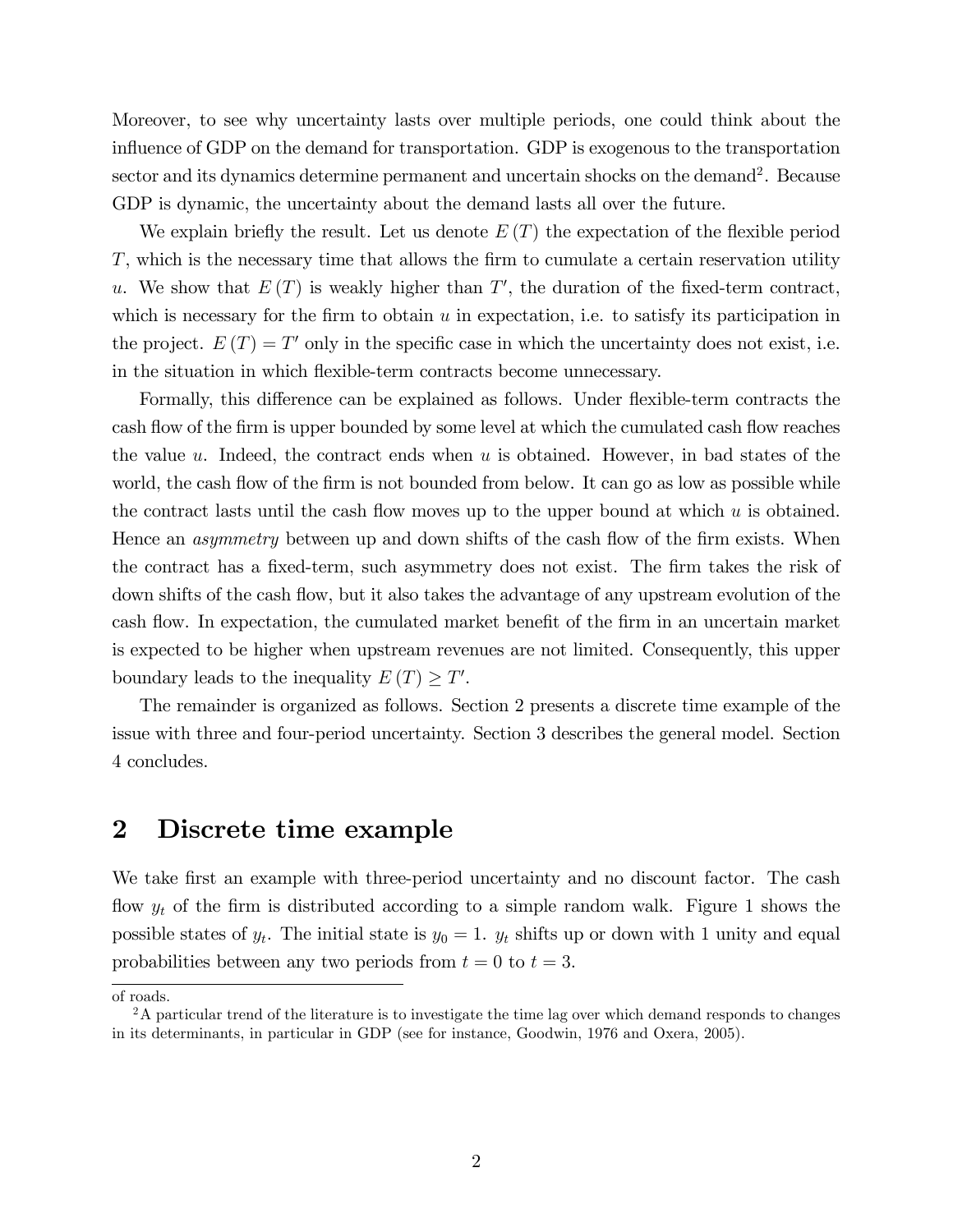

Figure 1: States of  $y_t$  under three-period uncertainty

Assume that the firm is risk neutral and has zero reservation utility. The firm makes an investment  $I = 2$ , so that it participates if it obtains a cumulated cash flow of  $u = 2$ . The utility u can be offered to the firm in expectation, through a fixed-term contract  $T'$ , such that  $E(\tilde{u}) = u$ . Alternatively, u is offered with certainty, through a flexible-term contract T.

If the fixed-term contract is offered to the firm, then the participation of the firm is ensured if  $T' = 2$ . In this way the firm obtains an expected return

$$
u = E(\tilde{u}) = E(y_1) + E(y_2) = 1 + 1 = 2
$$

Note that the value of  $y_0$  is relevant only for the forecast of future states; the firm starts producing at date 0 and obtains a profit only from period 1. Also, because the firm is risk neutral, the uncertainty about  $y_t$  is irrelevant for its reservation utility. The firm obtains in expectation  $E(\tilde{u}) = u$  while the real utility  $\tilde{u}$  can be either 5, 2 or -1. So the firm can obtain a high profit  $5 - 2 = 3$  but it can also face losses of  $-3$ .

Under a flexible-term contract the contract duration  $T'$  is determined as the first passage time at which the cumulated profit of the firm is at least  $u = 2$ . In our example,  $T = 1$ whenever  $y_1 = 2$ , which occurs with probability 1/2. With the same probability,  $y_1 = 0$ , in which case  $T \geq 3$ . The inequality is strict if  $y_1 = 0$  is followed by  $y_3 = 0$  or  $-2$ . Overall,  $T = 1$  with probability  $1/2, T = 3$  with probability  $1/8$  and  $T > 3$  with probability  $3/8$ . Evidently,  $E(T) > T'$ .

Suppose now that uncertainty lasts between  $t = 0$  and  $t = 4$ , as in the Figure 2 below.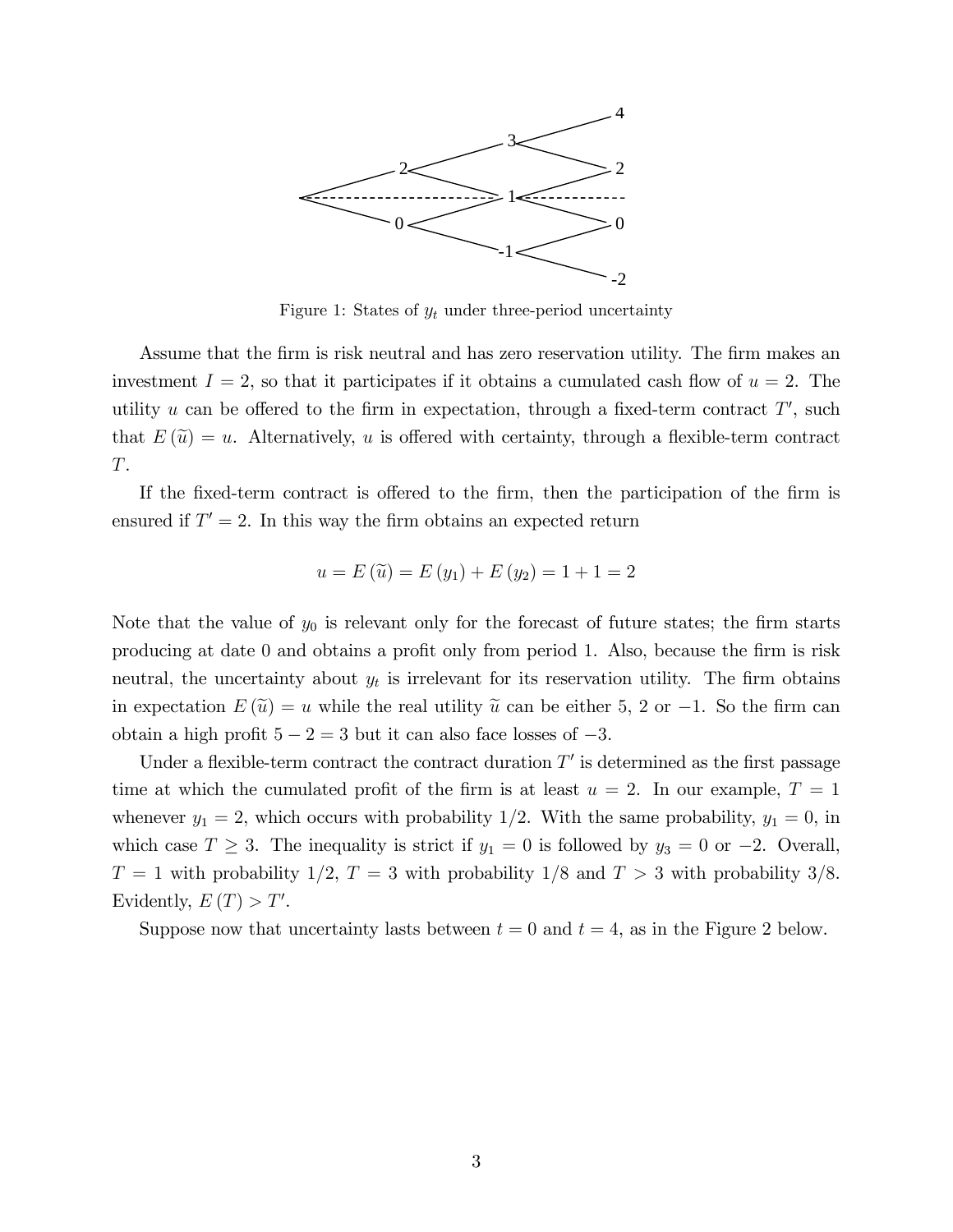

Figure 2: States of  $y_t$  under four-period uncertainty

As previously, if  $y_1 = 2$  then  $T = 1$ . If  $y_1 = 0$ ,  $y_2 = 1$  and  $y_3 = 2$  then  $T = 3$ . Otherwise,  $T > 3$ . The novelty with respect to the previous example is that whenever  $y_i < 2$ , for  $i \in \{1, 2, 3\}$ , the contract duration T is such that  $T > 4$ . Evidently,  $E(T) > T'$  as before, but at the same time  $E(T)$  is higher under four-period uncertainty than under three-period uncertainty. The same reasoning applies when any new period of uncertainty is added to the problem. In the realistic case in which uncertainty lasts infinitely, there is some positive probability that  $T$  lasts infinitely.

### 3 Continuous time model

Assume now that  $y_t$  follows a geometric Brownian motion with drift  $\alpha > 0$  and volatility  $\sigma \geq 0$ , such that

$$
dy_t = \alpha y_t dt + \sigma y_t dz_t, \tag{1}
$$

with  $z_t$  a simple Brownian motion.

#### 3.1 Fixed-term contract

We assume for simplicity that the life time of the project is the infinity. The term  $T'$  of the contract is chosen in a way that the Örm obtains in expectation its reservation utility:  $E(\tilde{u}) = u$ . The payoff of the firm is

$$
V_{fi}(y_0) = \mathcal{E}_{y_0} \left( \int_0^\infty y_t e^{-rt} dt - \int_{T'}^\infty y_t e^{-rt} dt \right), \tag{2}
$$

with  $E_{y_0}$  the expectation operator, given the current state  $y_0$ .

The first term of  $V_{fi} (y_0)$  is the expected discounted cash flow of the project. Because the contract ends at time T', the discounted cash flow of all periods  $t > T'$  is substrated from  $V(y_0)$ . The contracting term T' is fixed, while the exact value  $y_{fi}$  at which the contract ends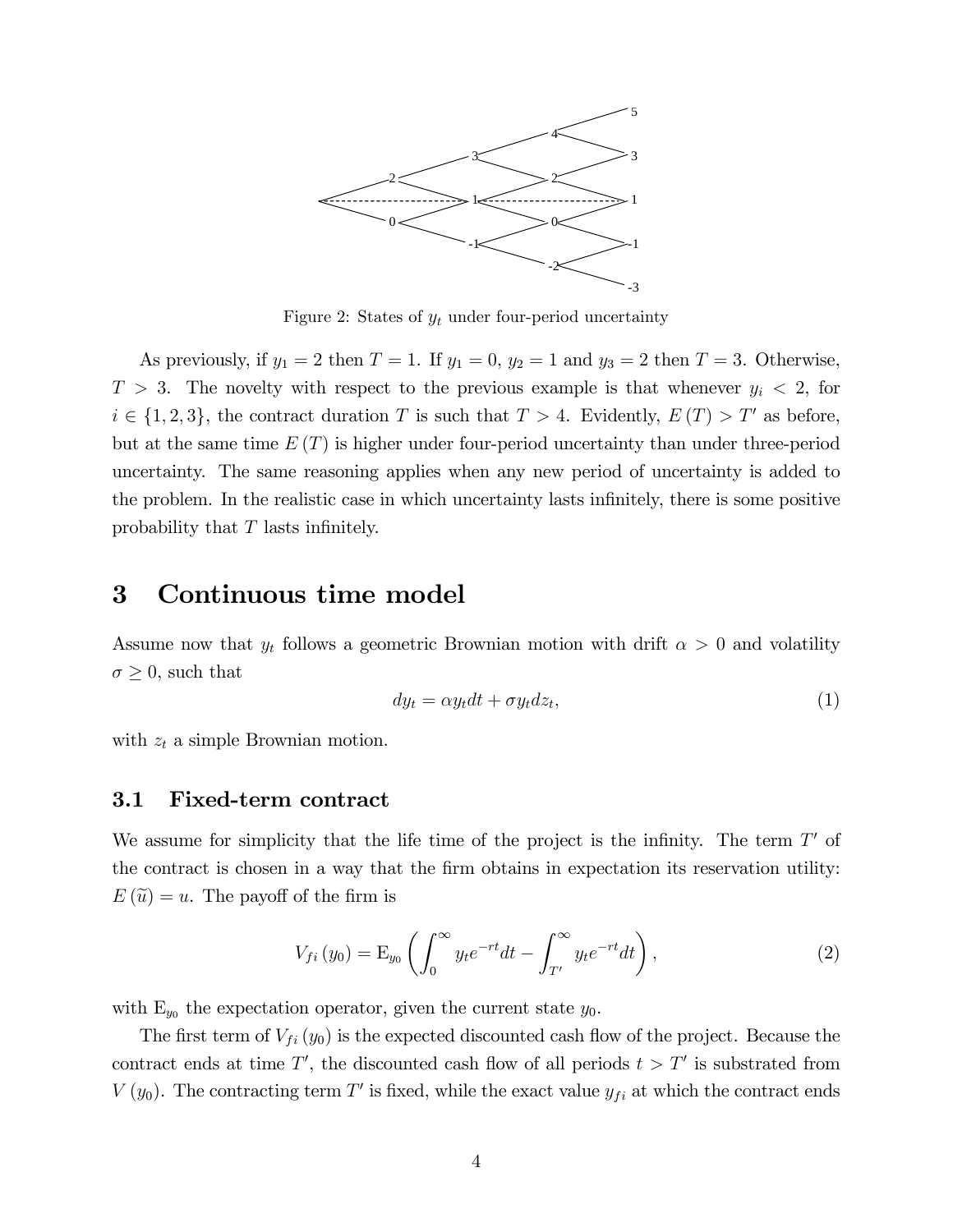is unknown. To find its expected value, we can write from  $(1)$  the expression

$$
E_{y_0}(y_t) = y_0 e^{\alpha t}, \ \forall \ t \ge 0,
$$
\n(3)

so that for  $t = T'$ ,  $E_{y_0}(y_{fi}) = y_0 e^{\alpha T'}$ . From (2) and (3) we can write

$$
V_{fi}(y_0) = \frac{y_0}{r - \alpha} - e^{-(r - \alpha)T'} \frac{y_0}{r - \alpha}
$$

The contract duration T' must solve the equality  $V(y_0) = u$ , which is equivalent to

$$
T' = \ln\left(1 - u\left(\frac{y_0}{r - \alpha}\right)^{-1}\right)^{-\frac{1}{r - \alpha}}\tag{4}
$$

(4) shows that T' is independent of the volatility parameter  $\sigma$ . The firm is given u in expectation while the risk of the project is borne by the firm.

#### 3.2 Flexible-term contract

We define  $\tau = \inf \{ t \geq 0 \text{ s.t. } y_t = y_{fl} \}$  the termination period of the flexible-term contract (previously T).  $\tau$  is the first time at which the hitting value  $y_{fl}$  is reached, i.e. the time at which the market profit  $y_{fl}$  is such that the firm obtains its reservation utility u. The Appendix shows the standard calculation for the derivation of the payoff of the firm. For any  $y < y_{fl}$ , the value of the project is

$$
V_{fl}(y) = E_y \left( \int_0^\infty y_t e^{-rt} dt \right) - \left( \frac{y}{y_{fl}} \right)^\beta E_{y_{fl}} \int_0^\infty y_t e^{-rt} dt
$$
\n
$$
= \frac{y}{r - \alpha} - \left( \frac{y}{y_{fl}} \right)^\beta \frac{y_{fl}}{r - \alpha},
$$
\n(5)

with  $\beta$  is the positive root of the quadratic

$$
Q(x) = \beta (\beta - 1) \frac{\sigma^2}{2} + \alpha \beta - r \tag{6}
$$

The first term in the expression of  $V(y)$  is the expected discounted cash flow that the firm would obtain if the contract lasted infinitely. The second term substrates from this value the discounted cash flow that corresponds to the periods beyond the contract. The contract ends when some value  $y_{fl}$  is hited by the stochastic variable for the first time. The expression  $\left(\frac{y}{y_{fl}}\right)^{\beta}$  is the discounting operator in the space of realizations of the stochastic variable, so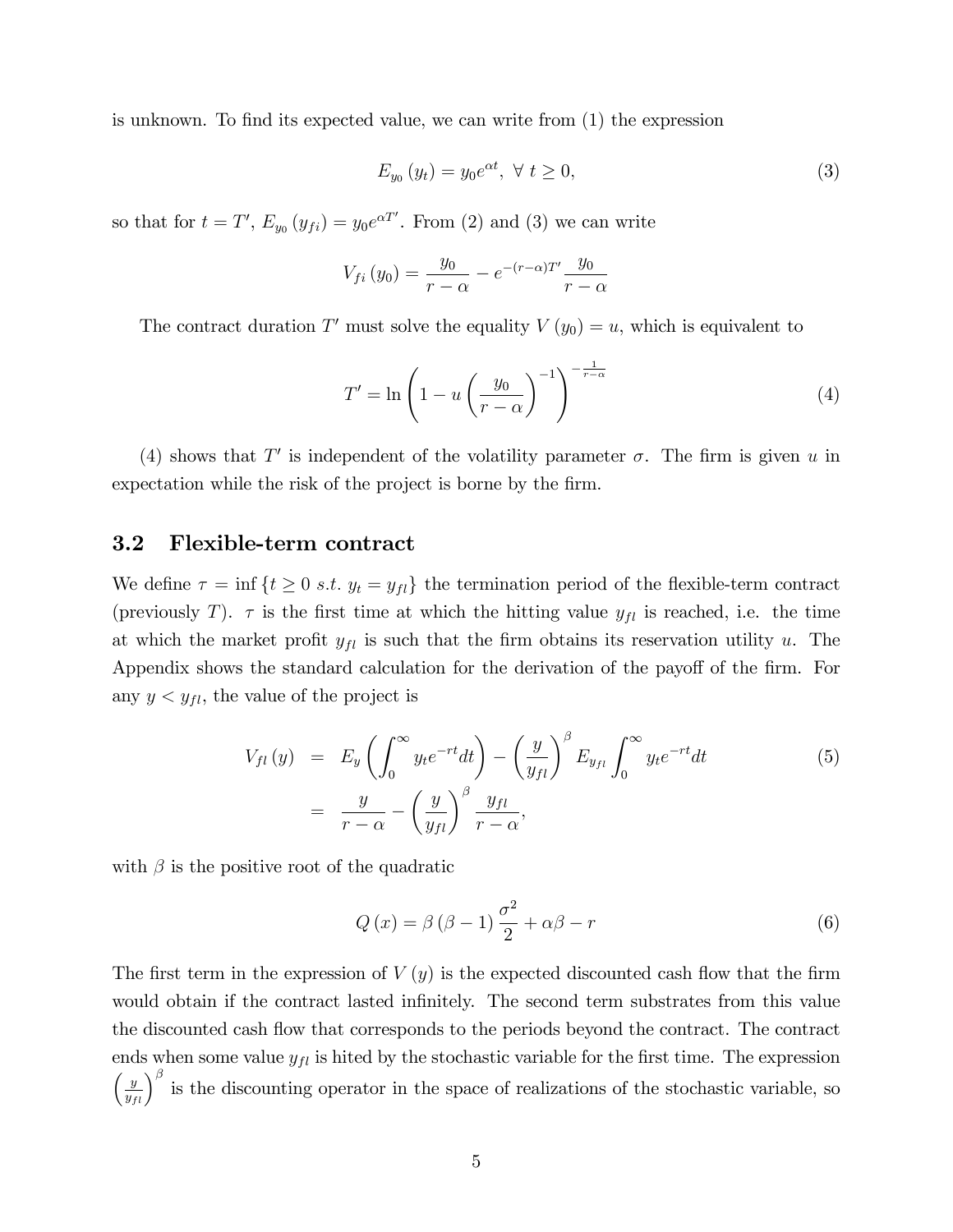that

$$
\left(\frac{y}{y_{fl}}\right)^{\beta} = E\left(e^{-r\tau}\right) \tag{7}
$$

The following equation must be satisfied:  $V(y_0) = u$ . This equation states the meaning of the flexible-term contract: the firm obtains a fixed reservation utility  $u$ , from cumulating market profits during an uncertain time interval. Hence we can derive the value  $y_{fl}$  that triggers the end of the contract, as follows

$$
y_{fl} = y_0 \left( 1 - u \left( r - \alpha \right) y_0^{-1} \right)^{\frac{1}{1 - \beta}} \tag{8}
$$

We move now to the comparison between  $T(y_0)$  and  $T'$ , where  $T(y_0)$  is the expected duration of the flexible-term contract, such that

$$
T\left(y_{0}\right)=E\left(\tau\right)
$$

We need in this sense to analyze the discount factor (7). The right hand side of (7) is a convex function of  $\tau$ . It follows by Jensen inequality that  $E(e^{-r\tau}) \geq e^{-rT(y_0)}$ . We can then write the following inequality

$$
e^{-rT(y_0)} \le \left(\frac{y_0}{y_{fl}}\right)^{\beta} \Leftrightarrow T(y_0) \ge \frac{\beta}{r} \ln\left(\frac{y_{fl}}{y_0}\right) \tag{9}
$$

From (8) and (9) we can write

$$
T(y_0) \ge \ln\left(1 - u \frac{r - \alpha}{y_0}\right)^{-\frac{\beta}{\beta - 1}\frac{1}{r}}\tag{10}
$$

With this result we can show the following.

**Theorem 1.** The expected duration  $T(y_0)$  of the flexible-term contract and the duration  $T'$ of the fixed-term contract are such that  $T(y_0) \geq T'$ .  $T(y_0) = T'$  if and only if  $\sigma = 0$ .

*Proof.* Show first  $T(y_0) \geq T'$ . We calculate

$$
\ln\left(1 - u\frac{r - \alpha}{y_0}\right)^{-\frac{\beta}{\beta - 1}\frac{1}{r}} \ge \ln\left(1 - u\left(\frac{y_0}{r - \alpha}\right)^{-1}\right)^{-\frac{1}{r - \alpha}} \Leftrightarrow
$$

$$
\ln\left(1 - u\frac{r - \alpha}{y_0}\right)^{\frac{1}{r - \alpha} - \frac{1}{r}\frac{\beta}{\beta - 1}} \ge 1
$$

From (4), (10) and the above inequality,  $T(y_0) \geq T'$ .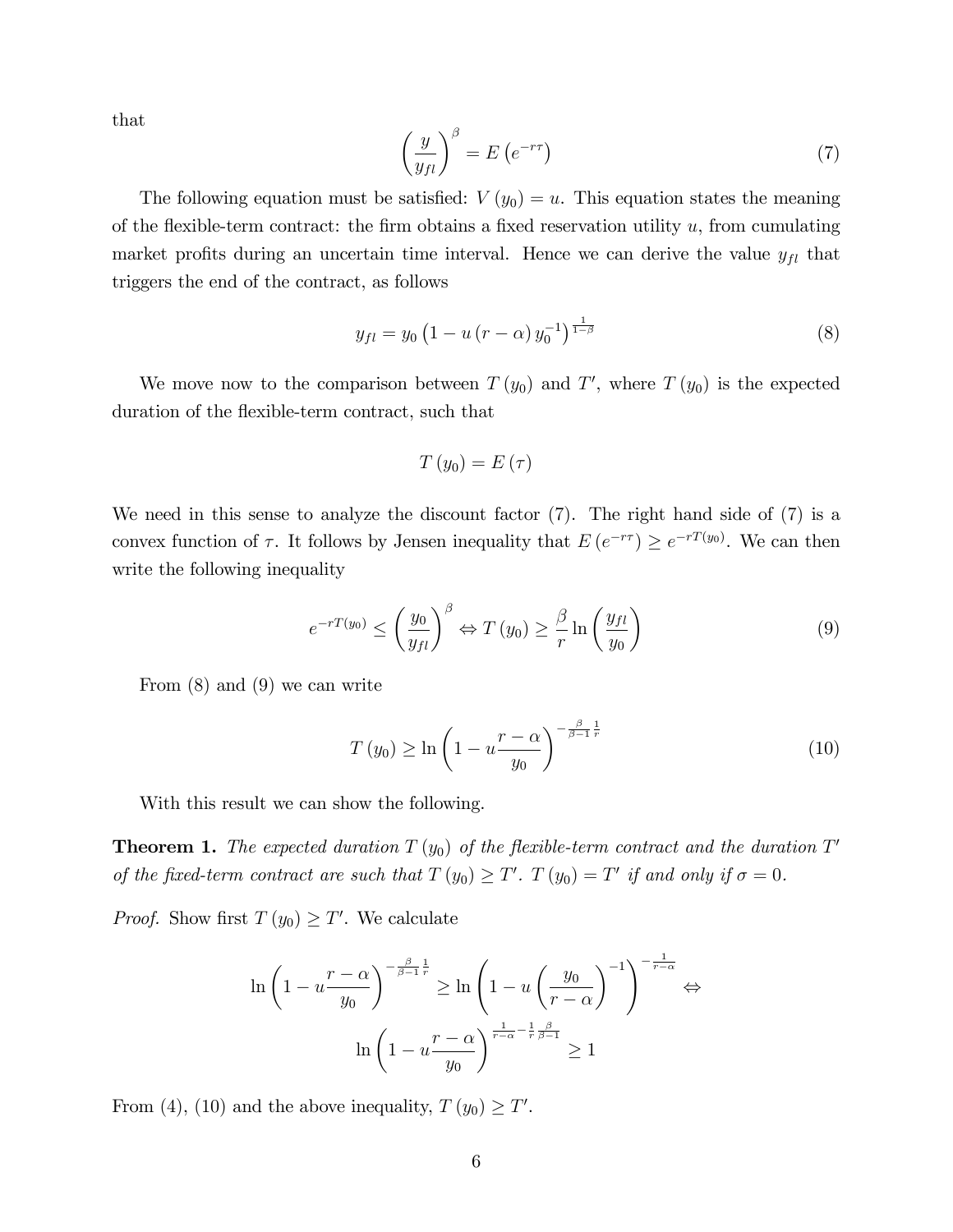Show now  $T(y_0) = T' \Leftrightarrow \sigma = 0$ . From  $T(y_0) = E(\tau)$  and  $\sigma = 0$  we deduce  $T(y_0) = \tau$ . Also, from  $\sigma = 0$  and (6), we can write  $\frac{\beta}{\beta - 1} = \frac{r}{r - 1}$  $\frac{r}{r-\alpha}$ . Using (4), (10) together with  $T(y_0) = \tau$ and  $\frac{\beta}{\beta-1} = \frac{r}{r-1}$  $\frac{r}{r-\alpha}$ , we calculate

$$
\sigma = 0 \Leftrightarrow E(e^{-r\tau}) = e^{-rT(y_0)} \Leftrightarrow T(y_0) = \ln\left(1 - u\frac{r - \alpha}{y_0}\right)^{-\frac{\beta}{\beta - 1}\frac{1}{r}}
$$

$$
\Leftrightarrow T(y_0) = T'
$$

 $\Box$ 

The Appendix shows that the expression of  $T(y_0)$  is

$$
T(y_0) = \begin{cases} \frac{1}{\alpha - \frac{1}{2}\sigma^2} \ln\left(1 - u\left(r - \alpha\right)y_0^{-1}\right)^{\frac{1}{1-\beta}}, & \text{if } \alpha > \frac{1}{2}\sigma^2\\ \infty, & \text{if } \alpha \le \frac{1}{2}\sigma^2 \end{cases}
$$
(11)

Using (11), we show in Figure 1 how the expected contracting period of the flexible-term contract diverge from the duration of the fixed-term contract.



Figure 3:  $E(\tau) - T$  as a function of  $\sigma$ 

Dixit and Pindyck (1994) show that upper bound barriers often occur in economics because of equilibrating mechanisms of the market. In a flexible-term contract, it is not the market that puts a frontier on the value of the project but the contract, which specifies that the firm is not allowed to obtain returns that are over the threshold  $u$ . In a fixed-term contract, such barrier does not exist. This is why for the same reservation utility  $u$  that must be given to the firm,  $T(y_0) \geq T'$ .

## 4 Conclusion

We have shown that the expected duration of the flexible-term contract is higher than the duration of the fixed-term contract. This result holds under the assumption that uncertainty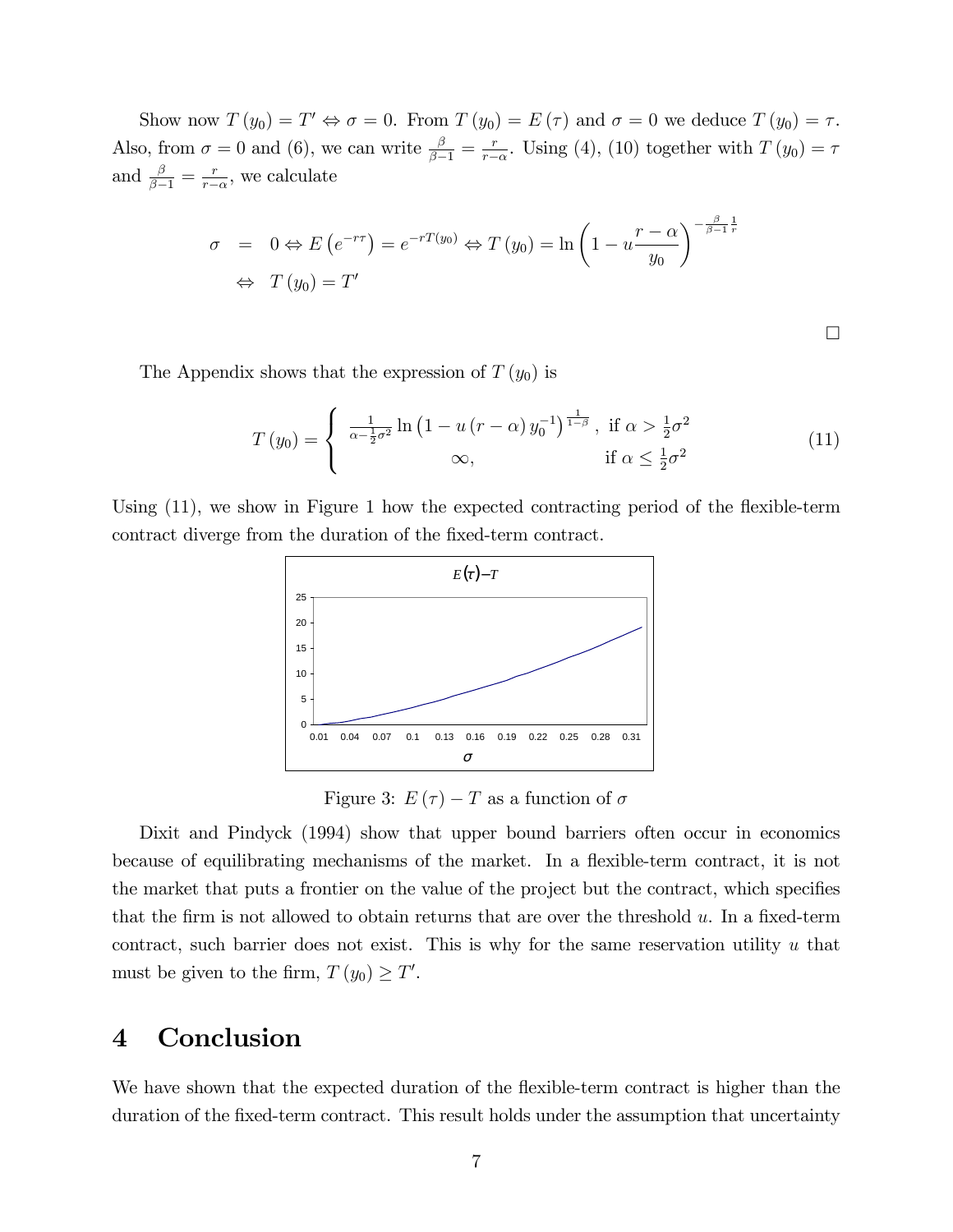lasts over more than two periods and the private firm is risk neutral.

A natural continuation of this study would be to investigate the optimal contractual regime. In particular, when the firm is able to renegotiate the contract in bad state of the world, as is usually the case in public-private partnerships, the cash flow of the firm is bounded from below, both under fixed and flexible-term contract. One could investigate which type of contract is second best optimal, given that the risk born by the firm is limited by renegotiation.

Furthermore, the literature on public-private partnerships has shown that there is a link between contract duration and the incentives of the Örm to underinvest. Ceteris paribus the firm invests more if the duration is higher because cash flows of each period are directly proportional to the amount of their investment (see Iossa and Martimort, 2008). One can infer from our result that the incentives to underinvest are not the same under fixed and flexibleterm contracts since they have distinct expected duration. It would be then interesting to compare the incentives to invest under the two contractual regimes.

The analysis of both renegotiation and incentives to invest under fixed and flexible-term contracts is left for further research.

#### References

Dixit, A (1993), "The art of smooth pasting", in Fundamentals of Pure and Applied Economics 55, Harwood Academic Publishers

Dixit, A. and R. S. Pindyck (1994), "Investment under uncertainty", Princeton University Press

Engel, E., R. Fischer and A. Galetovic (1997), "Highway franchising: Pitfalls and opportunities", The American Economic Review, 87(2), 68-72

Engel, E., R. Fischer and A. Galetovic (2001), "Least-Present-Value-of-Revenue Auctions and Highway Franchising", The Journal of Political Economy, 109(5), 2001, 993-1020

Gillen, D. and T.H. Oum (1983), "The structure of intercity travel demands in Canada: theory tests and empirical results", Transportation Research, 17B(3), 175-191

Engel, E., R. Fischer and A. Galetovic (2007), "The Basic Public Finance of Public-Private Partnerships," NBER working paper number 13284

Guasch J. L. (2004), "Granting and Renegotiating Infrastructure Concessions: Doing it Right", World Bank Institute

Iossa, E. and D. Martimort (2008), "The Simple Micro-Economics of Public-Private Partnerships", CEIS research Paper number 139

Oxera (2005), "How do rail passengers respond to change?", Report to the Passenger Demand Forecasting Council, London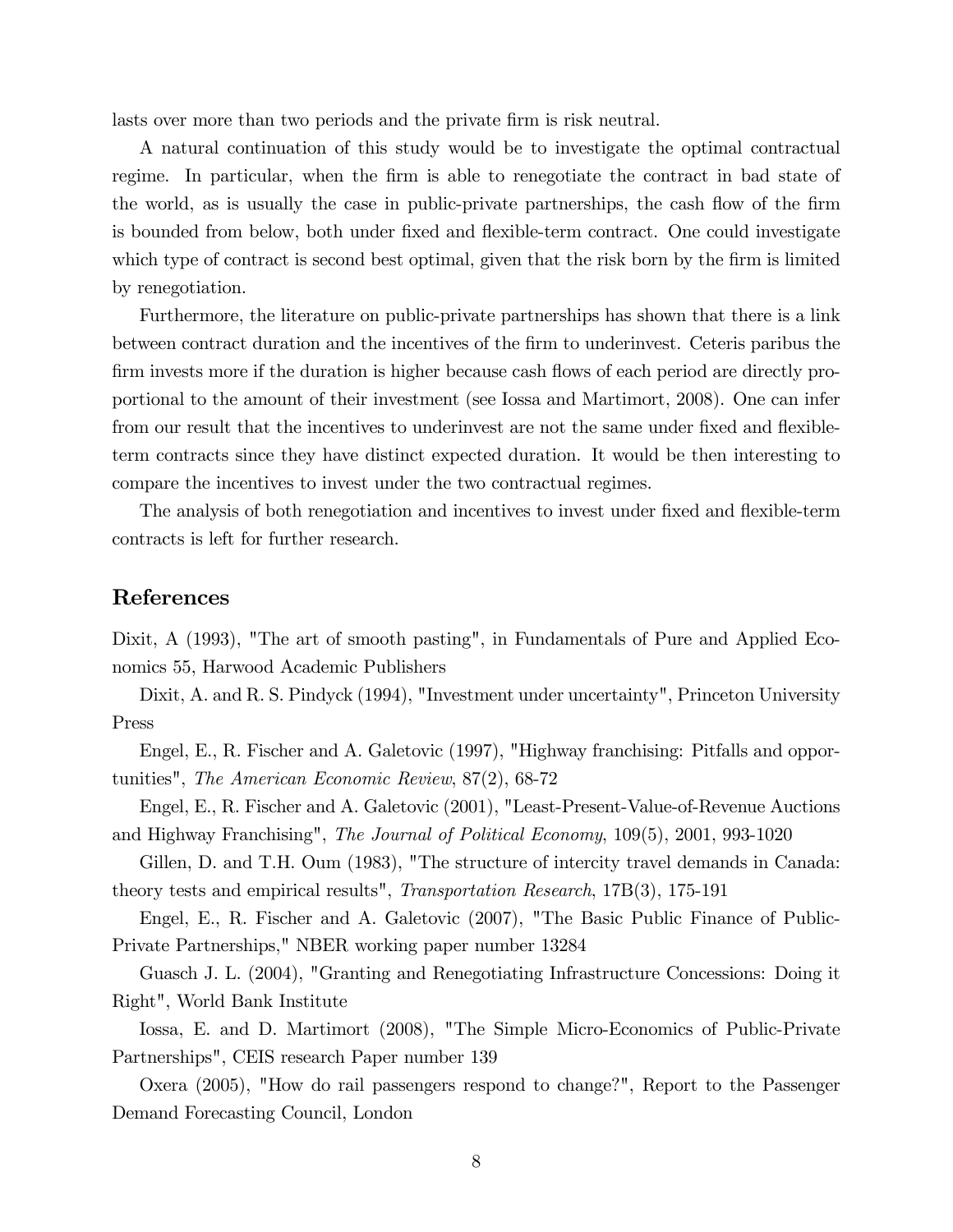Quinet, E. (2000) "Evaluation methodologies of transportation projects in France", Transport Policy, 7, 27-34

Skamris, M. K. and Flyvbjerg B. (1997), "Inaccuracy of traffic forecasts and cost estimates on large transport projects", Transport Policy, 4(3), 141-146

Small, K. A. and Winston C. (1998), "The Demand for Transportation: Models and Applications", Irvine Economics Paper number 98-99-06

## Appendix

Find  $V_{fl}(y)$ 

From (1) and applying Ito's lemma,

$$
E_y(dV_{fl}) = \alpha y V_{fl}'(y) dt + \frac{1}{2} \sigma^2 y^2 V_{fl}''(y) dt
$$
 (12)

The value of the project for any  $y_t = y$  and  $y < y_{fl}$  is

$$
V_{fl}(y) = ydt + \mathbf{E}_y \left(dV_{fl}\right) e^{-rdt} \tag{13}
$$

From  $(12)$  and  $(13)$ , we find the differential equation

$$
\alpha y V'_{fl}(y) + \frac{1}{2} \sigma^2 y^2 V^*_{fl}(y) - r V_{fl}(y) + y = 0 \tag{14}
$$

The initial condition is  $V_{fl} (0) = 0$ . From (14) and the initial condition we can rewrite the Bellman equation (13) as

$$
V_{fl}(y) = \frac{y}{r - \alpha} + ay^{\beta} \tag{15}
$$

At  $y = y_{fl}$ , we can write  $V_{fl}(y_{fl}) = 0$ . Indeed, for any  $y \ge y_{fl}$  the firm does not obtain any cash flow because the contract ends. From the above expression of  $V_{fl}(y)$  and from  $V_{fl}\left(y_{fl}\right) = 0$  one deduces

$$
a = -\left(\frac{1}{y_{fl}}\right)^{\beta} \frac{y_{fl}}{r - \alpha}
$$

By replacing it in  $(15)$  we find the expression  $(5)$  in the main text.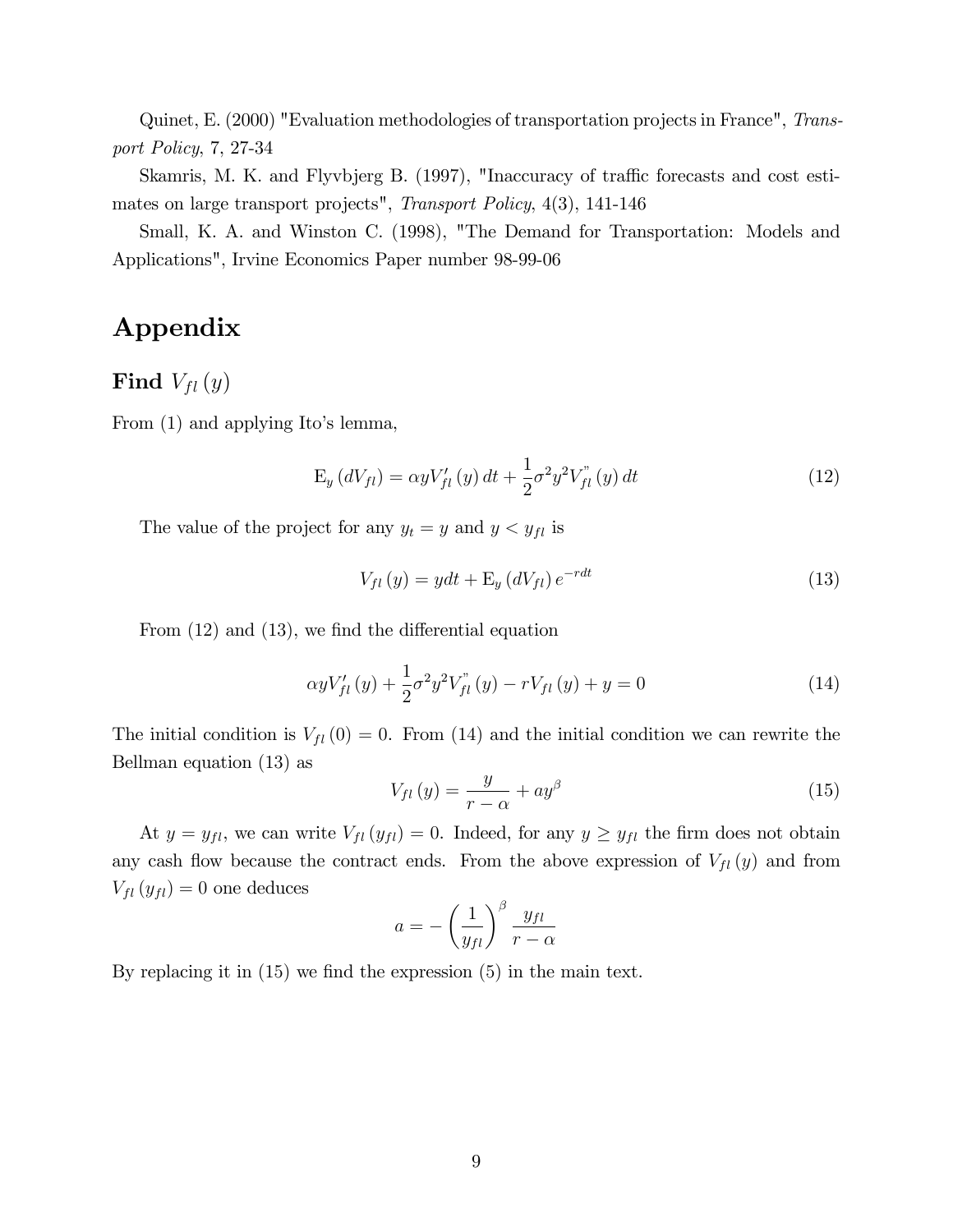## Find  $T(y_0)$

The demonstration follows closely Dixit (1993). We start from a random walk  $x$ , whose expected intertemporal shift is

$$
E\left[\Delta x\right] = (p - q)\,\Delta h,
$$

where p is the probability of up move and  $q = 1 - p$  the probability of down move.  $\Delta x$  takes values  $\pm \Delta h$ , where  $\Delta h > 0$ . Assume that  $x_t$  can take values between a and b,  $a < b$ . We denote i a natural number between  $-n$  and 0, where  $n > 0$ .  $i = -n$  corresponds to  $x = a$ and  $i = 0$  corresponds to  $x = b$ . The general formula for the states of the random walk as function of the index i is  $x = b + i * \Delta h$ . Denote also  $T_i$  the expected time of a future event, provided that the initial state is i.  $T_i$  satisfies the following difference equation

$$
T_i = \Delta t + qT_{i-1} + pT_{i+1}.
$$
\n(16)

The expected time of any future event is the sum of the next step  $\Delta t$  and the expected remaining steps. With probability q the value y is reached from below and with probability  $p$  is reached from above. This is a inhomogenious difference equation. The homogeneous part of (16) is similar to

$$
M_i = qM_{i-1} + pM_{i+1}.
$$

We try a solution of the form  $M_i = \beta^i$ . Using  $p + q = 1$  the equation is verified for  $\beta = 1$ and  $\beta = (q/p)$ . These two solutions are independent if  $q \neq p$ , so that the general solution of the homogenous equation is

$$
M_i = A + B (q/p)^i. \tag{17}
$$

The constant of the difference equation leads us to guess as particular solution

$$
T_i = E * i + F \tag{18}
$$

If we replace this in the original equation we find that  $(16)$  is verified by whatever real value  $F$  and by the value of  $E$  that solves

$$
E = -\frac{\Delta t}{p - q}.\tag{19}
$$

Using  $(17)$   $(18)$  and  $(19)$  in  $(16)$ , we can write the general solution of the difference equation as

$$
T_i = -i\frac{\Delta t}{p-q} + A' + B (q/p)^i
$$